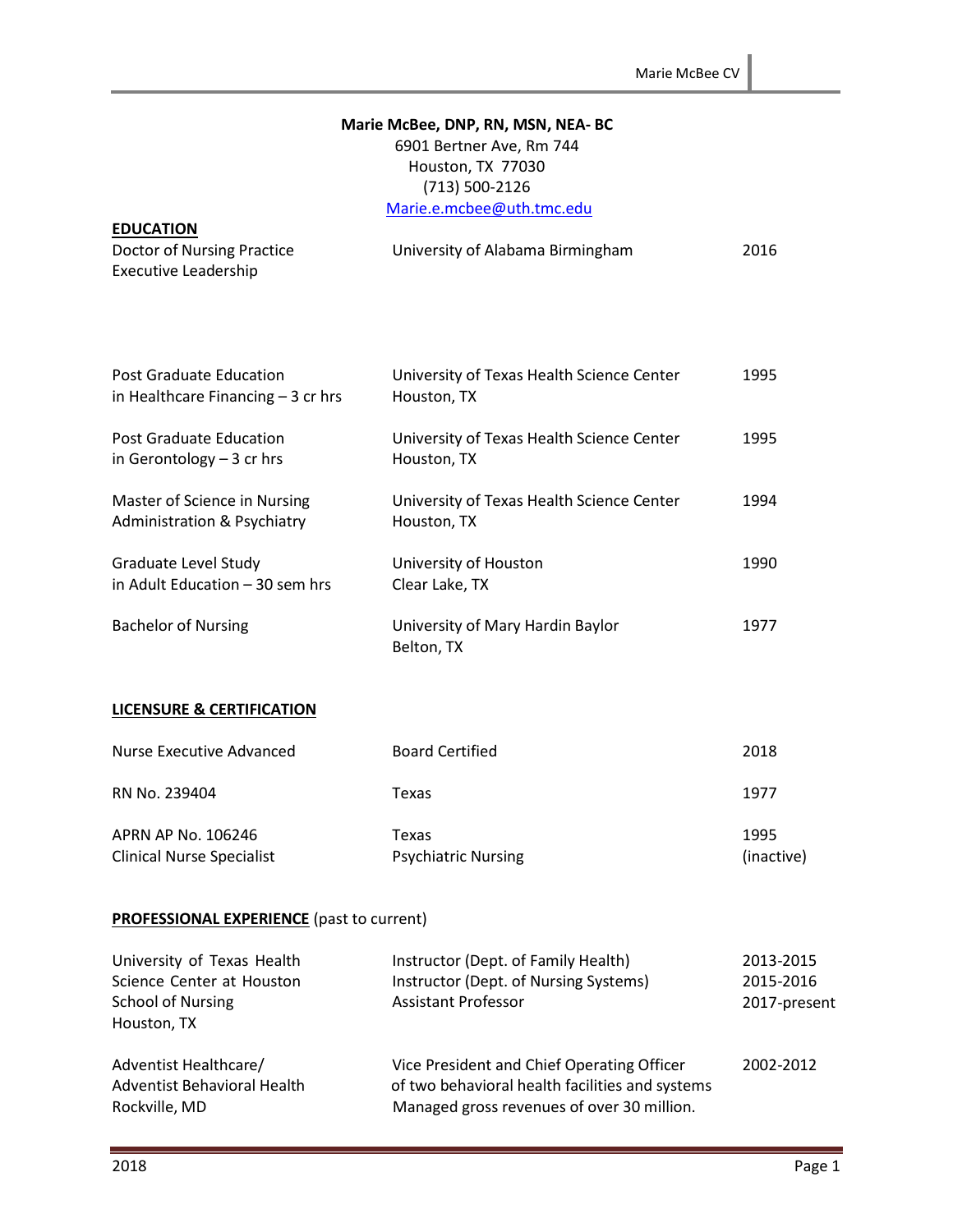| Delmarva Foundation<br><b>Easton MD</b>                   | Vice President for Federal Programs, 2000-2002<br>Responsible for over 50 million in CMS contracts both national &<br>state in healthcare Quality. Key participant and project manager<br>in the awarding of grants from CMS. |           |
|-----------------------------------------------------------|-------------------------------------------------------------------------------------------------------------------------------------------------------------------------------------------------------------------------------|-----------|
| <b>Charter Behavioral Corporation</b><br>Atlanta Georgia  | Chief Executive Officer, 1997-2000, Responsible for two behavioral<br>systems with gross revenues of over 40 million. Responsible for<br>two impatient and three outpatient clinics serving over 10,000<br>clients.           |           |
| <b>Gulf Pines Hospital</b><br>Houston, TX                 | <b>Chief Operating Officer</b>                                                                                                                                                                                                | 1993-1997 |
| <b>Houston Community College</b><br>Houston, TX           | Adjunct Faculty (Registered Nursing Program)                                                                                                                                                                                  | 1991-1993 |
| <b>Harris County</b><br>Psychiatric Center<br>Houston, TX | Clinical Instructor/Staff Development                                                                                                                                                                                         | 1989-1990 |
| <b>MD Anderson Hospital</b><br>Houston, TX                | Instructor (Education Department)                                                                                                                                                                                             | 1981-1983 |
| San Jacinto<br><b>Community College</b><br>Houston, TX    | Nursing Faculty (Nursing Program)                                                                                                                                                                                             | 1985-1987 |

# **HONORS & AWARDS** (past to current)

| Johnson & Johnson<br>Scholar | American Association of Colleges of Nursing<br>(National award one of five in the United States)               | 2014 |
|------------------------------|----------------------------------------------------------------------------------------------------------------|------|
| Certificate of Appreciation  | Dr. Kenneth Kaiser, Executive Director of the<br>National Quality Forum - Behavioral Healthcare<br>Measurement | 2005 |

### **Grants**

Increasing diversity in nursing HRSA Grant- Project Investigator /Manager, 2 mil., 2015 accepted but not funded.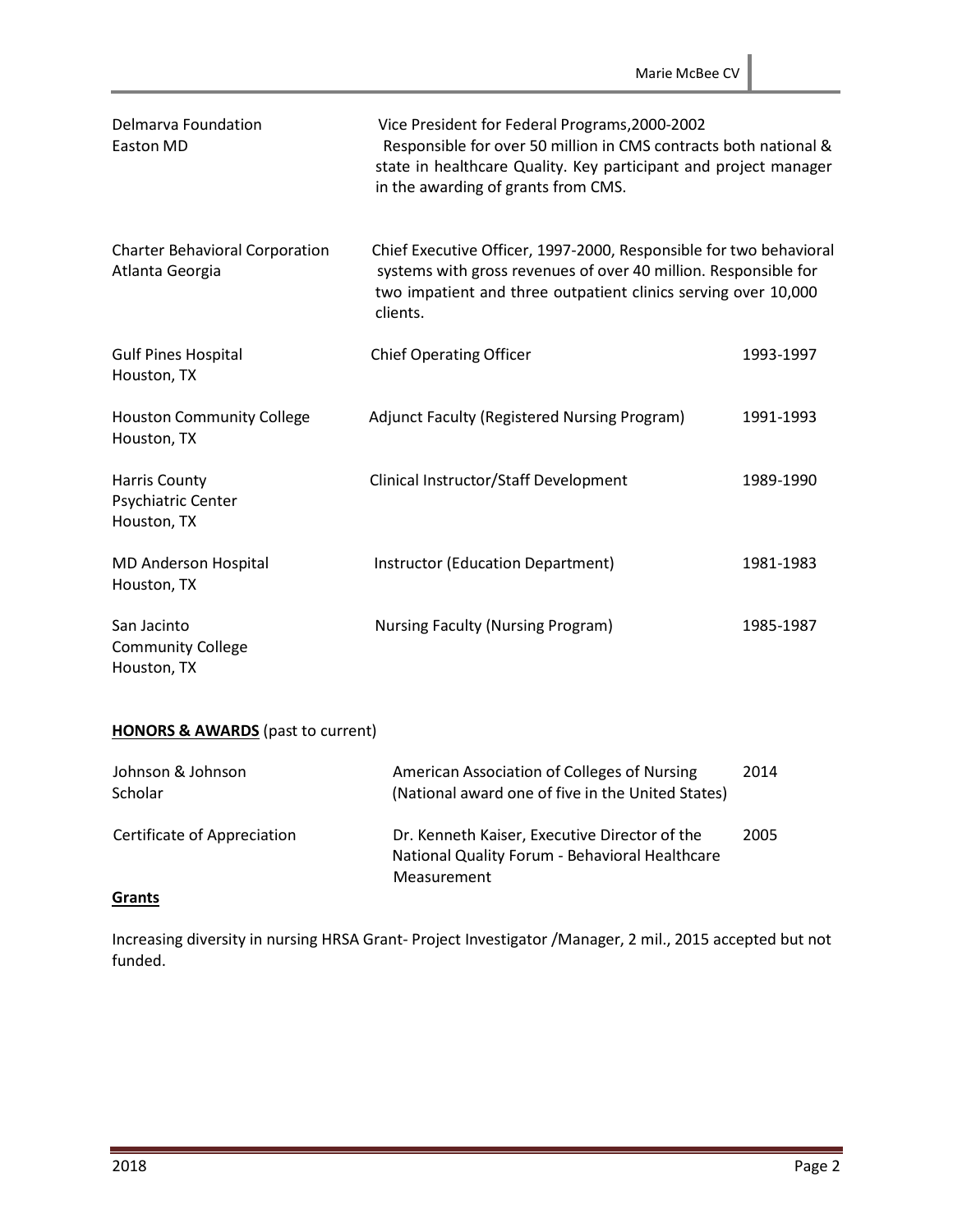### **Publications**

McBee, M., Kuhlman, M., Patterson, P., Holmes. (2019). What you need to know about bar code administration. The Journal of Nursing and Interprofessional Leadership in Quality and Safety, Houston Texas.

### **Other Contributions to Publications**

Contributor to the National Quality Forum publication on Diabetes Measurement. 2002 Contributor to the State Mental Health Director's publication on Patient Safety. 2002 Contributor to the National Quality Forum publication on Behavioral Healthcare Measurement. 2005 In review Manuscript for publication "What You Need to Know about Bar code Administration" 2018 **Other Contributions to Research**

Initiated and led a research team to perform a statewide survey of Maryland and Washington, D.C. hospitals to assess "Patient Safety Culture." 2001

Initiated and led a research team to perform a statewide survey to assess "Patient Safety Measures" within hospitals in Maryland and Washington, D.C. 2002

### **PRESENTATIONS**

### **International**

**McBee, M.** (2005). *Workers compensation claims and reduction of seclusion and Restraint*. MANDT International Conference; Austin, Texas

**Regional/State** (Current to past)

**McBee, M** (2020) A Professional Issues Course: Addressing Nurse Suicide, National League for Nursing Annual conference, Orlando, FL- COVID-19 Interruption conference went to virtual.

**McBee, M** (2019) Nurse Perceptions of a quality improvement program in hand off communication American Psychiatric Nurses Association, National 33 rd Annual conference, New Orleans, La.

**McBee, M** (2018) Hand-off Communication: "An Improvement PDSA Project" Poster Presentation American Psychiatric Nurses Association, National 32<sup>nd</sup> Annual Conference, Columbus, Ohio.

**McBee, M** (2018). Listening to the Field: Adding additional accounting and economics to a graduate finance course. Poster presentation American Association of Colleges of Nursing, National Conference, Anaheim, California.

**McBee, M** (2016). Reducing Adult Aggression through Hand-Off communication of Risk Using SBAR with MOAS. Poster presentation American Psychiatric Nurses Association (APNA) National Conference, Hartford, CT.

**McBee, M.** (2010). *A New System of Care*. Invited speaker at the Annual Maryland Mental Health Conference; Baltimore, Maryland

**McBee, M.** (2009). *Behavioral Seclusion and Restraint Measurement Program: Data Findings.* Maryland Association of Families and Youth Annual Conference; Ocean City, Maryland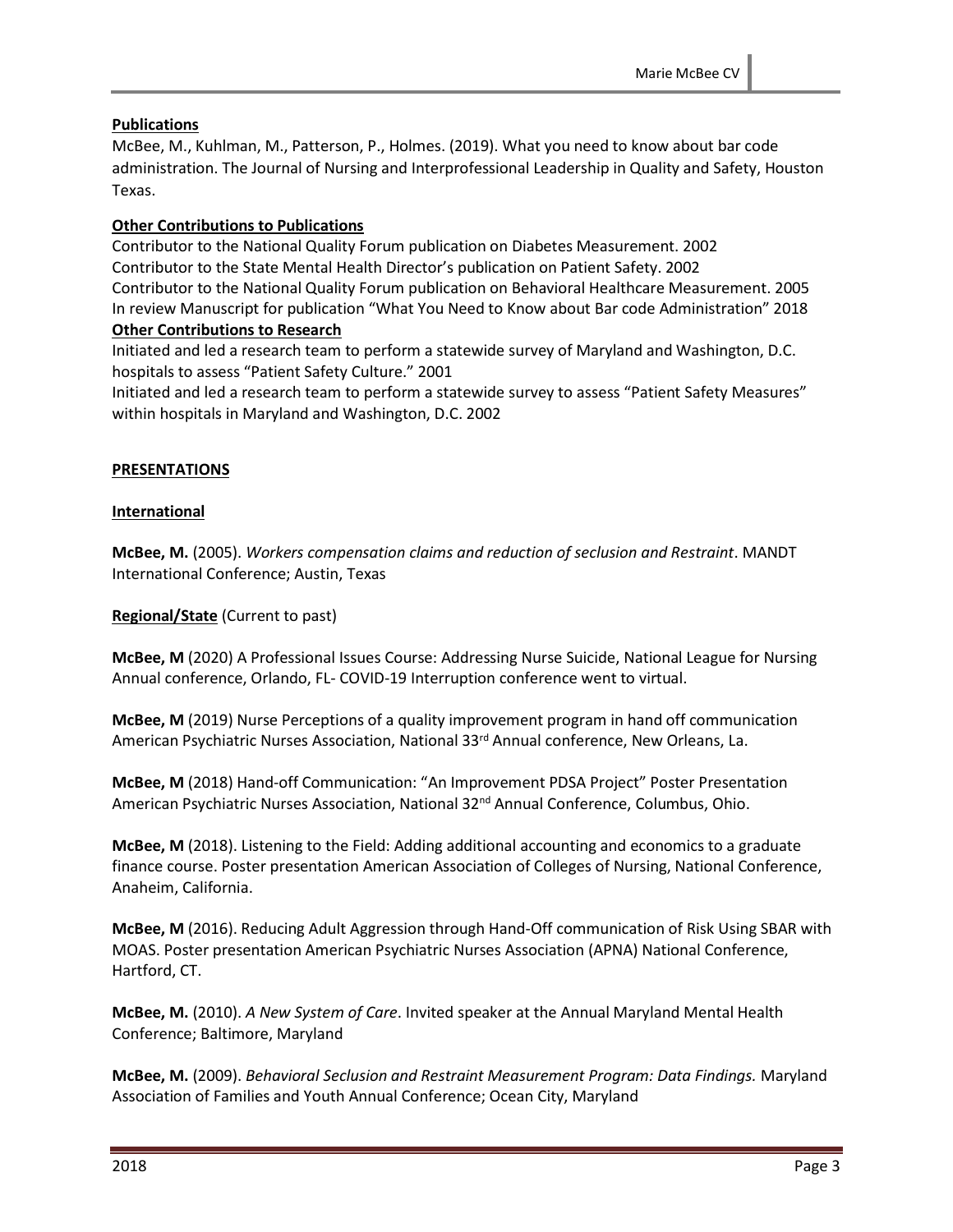**McBee, M.** (2007). *Seclusion and Restraint Reduction and Workers Compensation Injury*. Maryland Association of Families and Youth Annual Conference, Ocean City; Maryland

**McBee, M.** (2001). *Patient Safety in Maryland*. Massachusetts Hospital Association monthly meeting; Burlington, Massachusetts

**McBee, M.** (2001). *Patient Safety Concepts*. Presented Patient Safety Concepts to leadership at Bethesda Naval Hospital; Bethesda, Maryland

**McBee, M.** (2001). *Excellence in Patient Safety: Strategies for Lasting Success*. The Delmarva Statewide Conference on Patient Safety; Baltimore, MD

**Local** (current to past)

**McBee, M.** (2015). *Leading a State Patient Safety Coalition*. Podium presentation for UTHSC Houston DNP Health Policy Class.

**McBee, M.** (2014). *Quality Improvement*. Continuing education series for Chinese visiting nurses.

#### **PROFESSIONAL SERVICE**

#### **Professional Boards/Councils/Memberships**

| Immunizations for Children<br>in Maryland                                      | <b>Board Member</b>       | 2000-2005 |
|--------------------------------------------------------------------------------|---------------------------|-----------|
| <b>National Quality Forum</b>                                                  | Member                    | 2000-2007 |
| Office of Health Care Quality -<br><b>Patient Safety Regulation Task Force</b> | Member                    | 2003      |
| <b>Maryland Association for Families</b><br>and Youth                          | <b>Board Member</b>       | 2005-2008 |
| <b>Quality Committee for Maryland</b><br>Association for Family & Youth        | Chairman                  | 2002-2009 |
| Anne Arundel County Task Force<br>on Substance Abuse Prevention                | Member                    | 2006-2008 |
| Governor's Office for Children<br>and Youth Seclusion and Restraint<br>Program | <b>Approval Committee</b> | 2010      |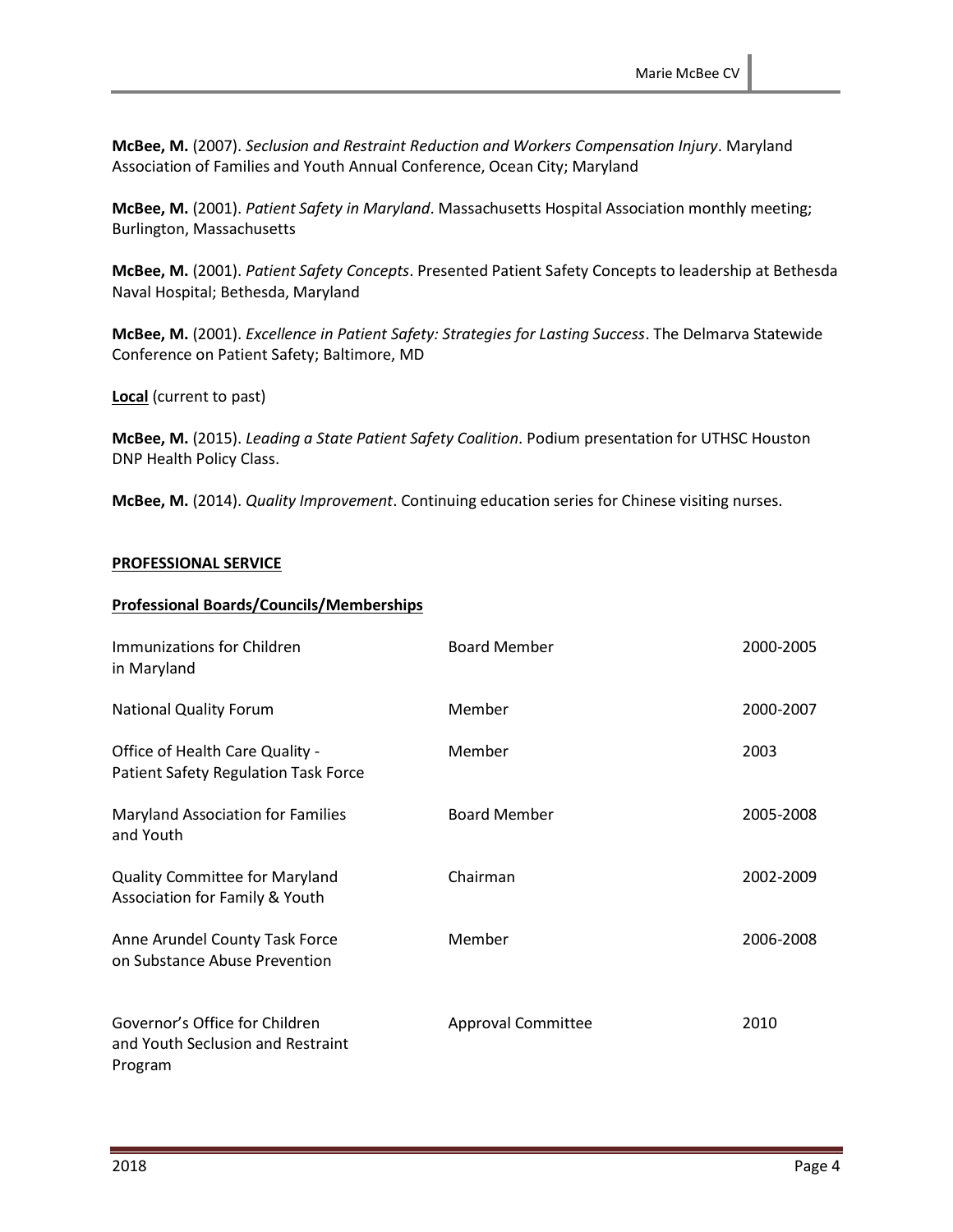|                                                                                                                                                                                                                                                                        |                                                          | Marie McBee CV                                                                         |
|------------------------------------------------------------------------------------------------------------------------------------------------------------------------------------------------------------------------------------------------------------------------|----------------------------------------------------------|----------------------------------------------------------------------------------------|
| Sigma Theta Tau-Zeta Pi<br>Houston Chapter Sub-Committee                                                                                                                                                                                                               | Board Member/Awards Chair                                | 2014-present<br>2016-2017                                                              |
| Sigma theta Tau-Zeta Pi<br><b>Houston Chapter</b><br>Chairperson Leadership Education                                                                                                                                                                                  | Board Member/Vice President                              | 2019-<br>present<br>2018                                                               |
| <b>Editorial Boards/Reviewer</b>                                                                                                                                                                                                                                       |                                                          |                                                                                        |
| <b>HRSA-Grants</b>                                                                                                                                                                                                                                                     | Reviewer                                                 | 2017                                                                                   |
| The Journal of Nursing and Interprofessional Leadership                                                                                                                                                                                                                |                                                          |                                                                                        |
| in Quality and Safety, Houston Texas. 2019                                                                                                                                                                                                                             | Reviewer                                                 | 2019                                                                                   |
| <b>Professional Memberships</b><br><b>Hispanic Nurses Association</b><br><b>Council on Graduate Education</b><br>Sigma Theta Tau International<br>American Psychiatric Nurses Association<br><b>Texas Nurses Association</b><br>Texas organization of Nurse Executives | Member<br>Member<br>Member<br>Member<br>Member<br>Member | 2006-2011<br>2013-2015<br>2014-present<br>2014-present<br>2019-present<br>2019-present |
| <b>Institutional Service</b>                                                                                                                                                                                                                                           |                                                          |                                                                                        |
| <b>Faculty Mentoring Program Committee</b>                                                                                                                                                                                                                             | Member                                                   | 2019- Present                                                                          |
| <b>Faculty Development Committee</b>                                                                                                                                                                                                                                   | Member                                                   | 2018-2019                                                                              |
| <b>Faculty Development Committee</b>                                                                                                                                                                                                                                   | Chair                                                    | 2017-2018                                                                              |
| <b>Baccalaureate Council</b>                                                                                                                                                                                                                                           | Chair                                                    | 2016-2017                                                                              |
| <b>APG BC Committee</b>                                                                                                                                                                                                                                                | Member                                                   | 2016-2017                                                                              |
| <b>Baccalaureate Council</b><br>Sub- Committee Curriculum                                                                                                                                                                                                              | Member                                                   | 2015-2017                                                                              |
| Teaching Learning Committee (TLC)                                                                                                                                                                                                                                      | Member                                                   | 2015-2017                                                                              |
| Baccalaureate Council Subcommittee -<br>Curriculum Redesign                                                                                                                                                                                                            | Member                                                   | 2013-2014                                                                              |
| <b>Baccalaureate Council</b>                                                                                                                                                                                                                                           | Member                                                   | 2014-2015                                                                              |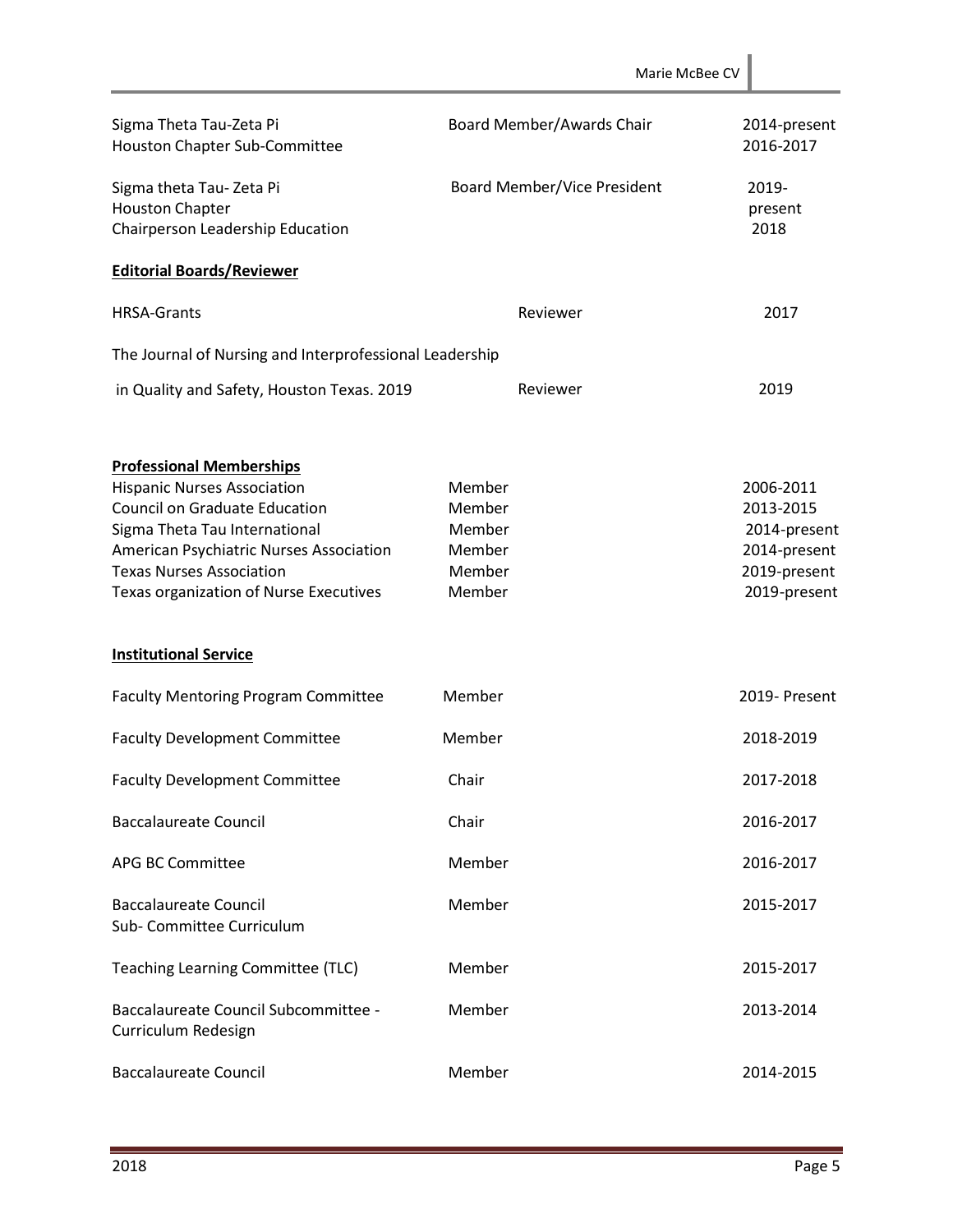|                                                                     |                        | Marie McBee CV |              |
|---------------------------------------------------------------------|------------------------|----------------|--------------|
| <b>QSEN-Quality and Safety Education</b><br>in Nursing Subcommittee | Chair                  |                | 2014         |
| <b>Student Faculty Advisor Committee</b>                            | Member                 |                | 2014-2015    |
| <b>BC Annual Retreat</b><br><b>Planning Committee</b>               | Member                 |                | 2014         |
| <b>BC Course Content</b><br><b>Mapping Committee</b>                | Member                 |                | 2014         |
| <b>Faculty Development Committee</b>                                | Member                 |                | 2014-2015    |
| <b>Faculty Education Committee</b>                                  | Member                 |                | 2014-2015    |
| <b>Faculty Workload Committee</b>                                   | Member                 |                | 2014-2015    |
| <b>FLC Committee Policy</b><br>Revision/Update Committee            | Member                 |                | 2014-2015    |
| Diversity Student Nurse Organization                                | Founder                |                | 2015         |
| Diversity Student Nurse Organization                                | <b>Faculty Sponsor</b> |                | 2015-2018    |
| <b>Community Service</b>                                            |                        |                |              |
| Houston community College Nursing Advisory Board                    |                        |                | 2016-present |
| Texas Organization for Nurse Executives Education Committee         |                        |                | 2019-present |

Co-lead the Maryland Patient Safety Coalition in Maryland, a group of high level representatives from medicine, nursing, hospitals and state agencies, to introduce patient safety and patient safety expertise to the State of Maryland healthcare leaders and workers during the early Patient Safety movement resulting in patient safety health policy development for the State of Maryland. 2000-2002

Invitee to the Institute of Medicine/National Quality Forum Summit on *Securing a National Health Information Infrastructure*. This high level summit consisted of national leaders from medicine, nursing, government, and technology. Institute of Medicine. Washington, D.C. 2002

Chosen by the National Quality Forum to participate in the identification and recommendation of measurement for diabetes treatment. This committee was comprised of high level representatives from healthcare resulting in national healthcare policy development. 2001

Initiated teams to successful completion of an award from the Agency for Healthcare Quality and Research (AHRQ) to fund patient safety initiatives in the State of Maryland. 2000

 $\mathbb{R}^2$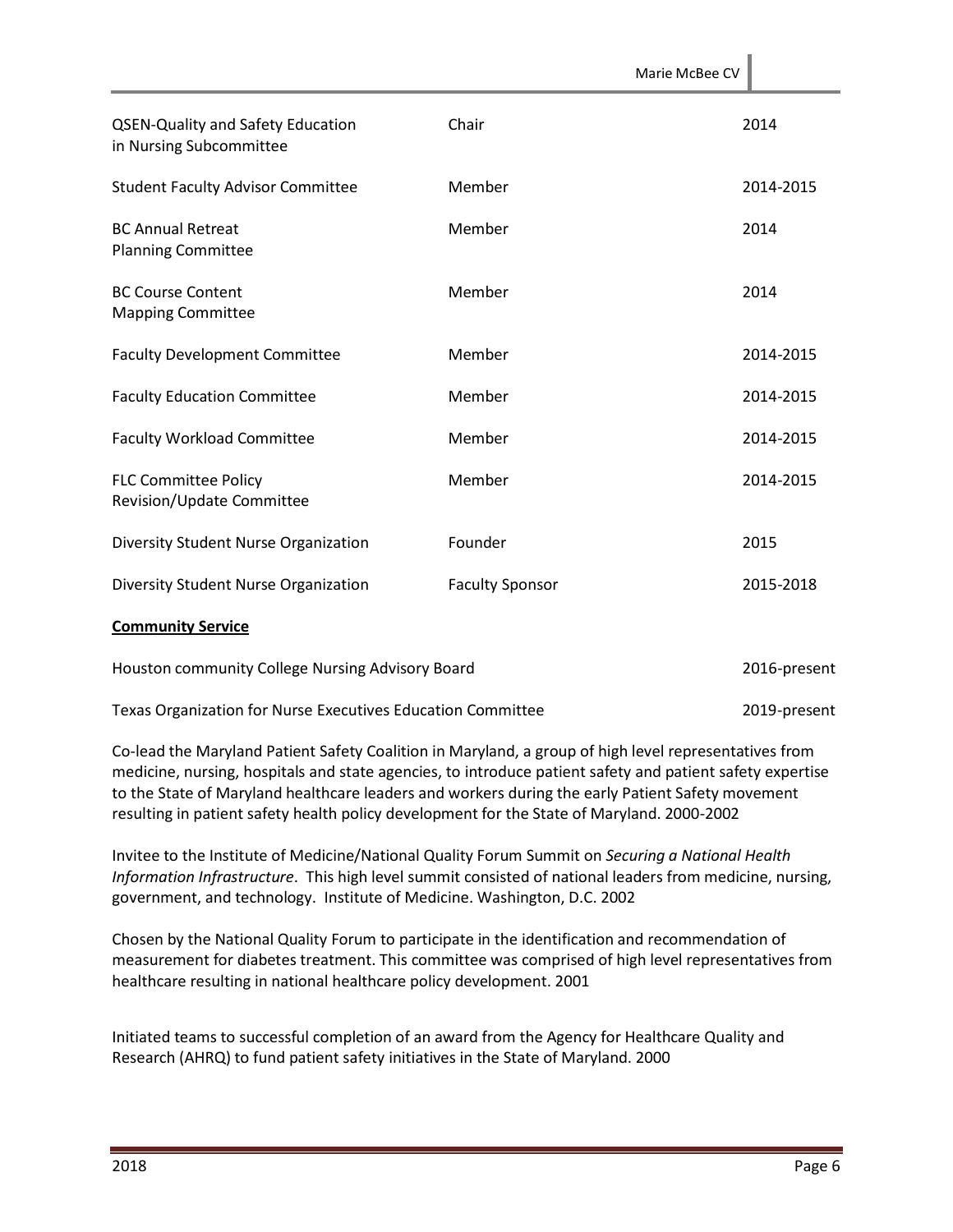# **Other**

Participated in the awarding of the first national outcomes measurement program for hospital reporting initiated in the State of Maryland. Worked closely with the Maryland Healthcare Commission and the National Quality Forum in its early implementation. 2000

The Institute for Healthcare Improvement Quality Concepts 40 hour course on Quality Improvement Methodology by Don Berwick. Cambridge, Massachusetts. 2002

ANCC Clinical Nurse Specialist Certification Training, 40 hour review board certification course in growth and development, psychopathology, application of the psychodynamic process, group, individual and family counseling principles, communication theories and practice, crisis management, medication management, American Nurses Credential Center. Silver Springs, Maryland. 2010

National Association for Healthcare Quality Review course; 40 hour review course on healthcare quality, leadership organizational and strategic planning in quality, identification of performance measures,

Facilitate the development of a quality improvement oversight group, coordinate survey process, design and data collection, measurement and analysis, communication and planning priorities, implementation and evaluation. 2011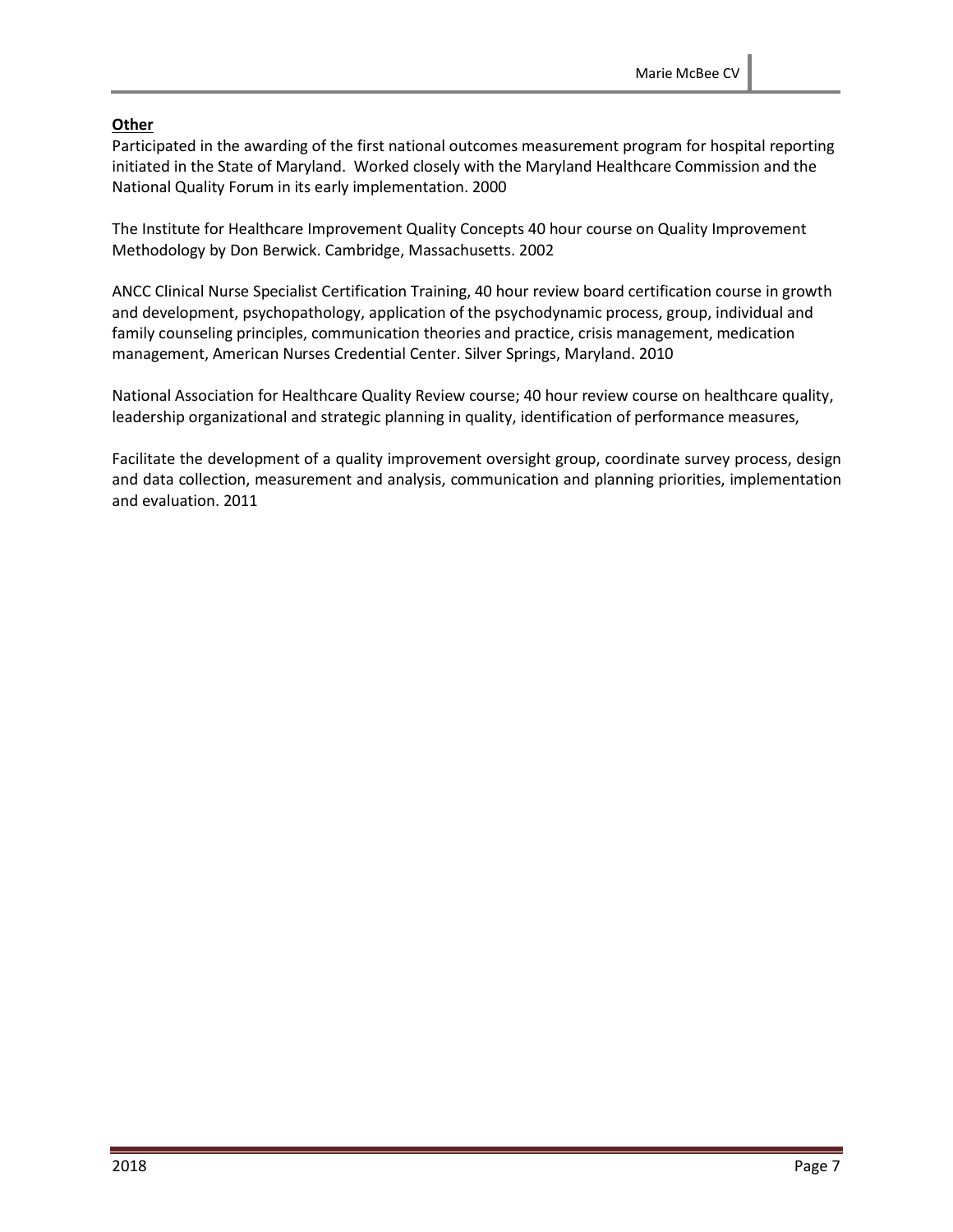#### **McBee,M.,**

#### APPENDIX A

#### LIST OF COURSES TAUGHT

#### **Courses Taught**

# **Institution** The University of Texas Health Science

Center at Houston, Cizik School of Nursing, Houston, TX

| Course                                                   | Role                                                                                                                                                                               | <b>Dates</b>                                                                                                                                                      |
|----------------------------------------------------------|------------------------------------------------------------------------------------------------------------------------------------------------------------------------------------|-------------------------------------------------------------------------------------------------------------------------------------------------------------------|
| Management and Leadership Practicum (N3703)              | Co-Instructor                                                                                                                                                                      | <b>Fall 2015</b>                                                                                                                                                  |
| Professional Nursing Practice (N4527)                    | Instructor                                                                                                                                                                         | <b>Fall 2015</b>                                                                                                                                                  |
| Healthcare Finance (N6706)                               | Instructor<br>Lead Instructor<br>Lead Instructor<br>Lead Instructor<br>Lead Instructor<br>Lead Instructor<br>Lead Instructor<br>Lead instructor<br>Lead Instructor                 | <b>Fall 2013</b><br><b>Fall 2014</b><br><b>Fall 2015</b><br><b>Fall 2016</b><br>Spring 2017<br><b>Fall 2017</b><br>Spring 2018<br><b>Fall 2018</b><br>Spring 2020 |
| Nursing Leadership and Administration Practice (N6706 B) | Lead Instructor                                                                                                                                                                    | <b>Fall 2015</b><br><b>Fall 2016</b><br><b>Fall 2017</b><br>Spring 2018<br><b>Fall 2018</b>                                                                       |
| Nursing Leadership Role Focus (N6705W)                   | Lead Instructor<br>Co-Instructor<br>Co-Instructor<br>Co-Instructor<br>Co-Instructor<br>Lead Instructor<br>Lead Instructor<br>Lead instructor<br>Lead instructor<br>Lead Instructor | Spring 2020<br>Spring 2014<br>Summer 2014<br><b>Fall 2014</b><br>Spring 2015<br>Summer 2015<br><b>Fall 2015</b><br>Spring 2016<br>Spring 2018<br>Spring 2020      |
| Developing and Leading Human Performance (N6703)         | Instructor                                                                                                                                                                         | Summer 2016                                                                                                                                                       |